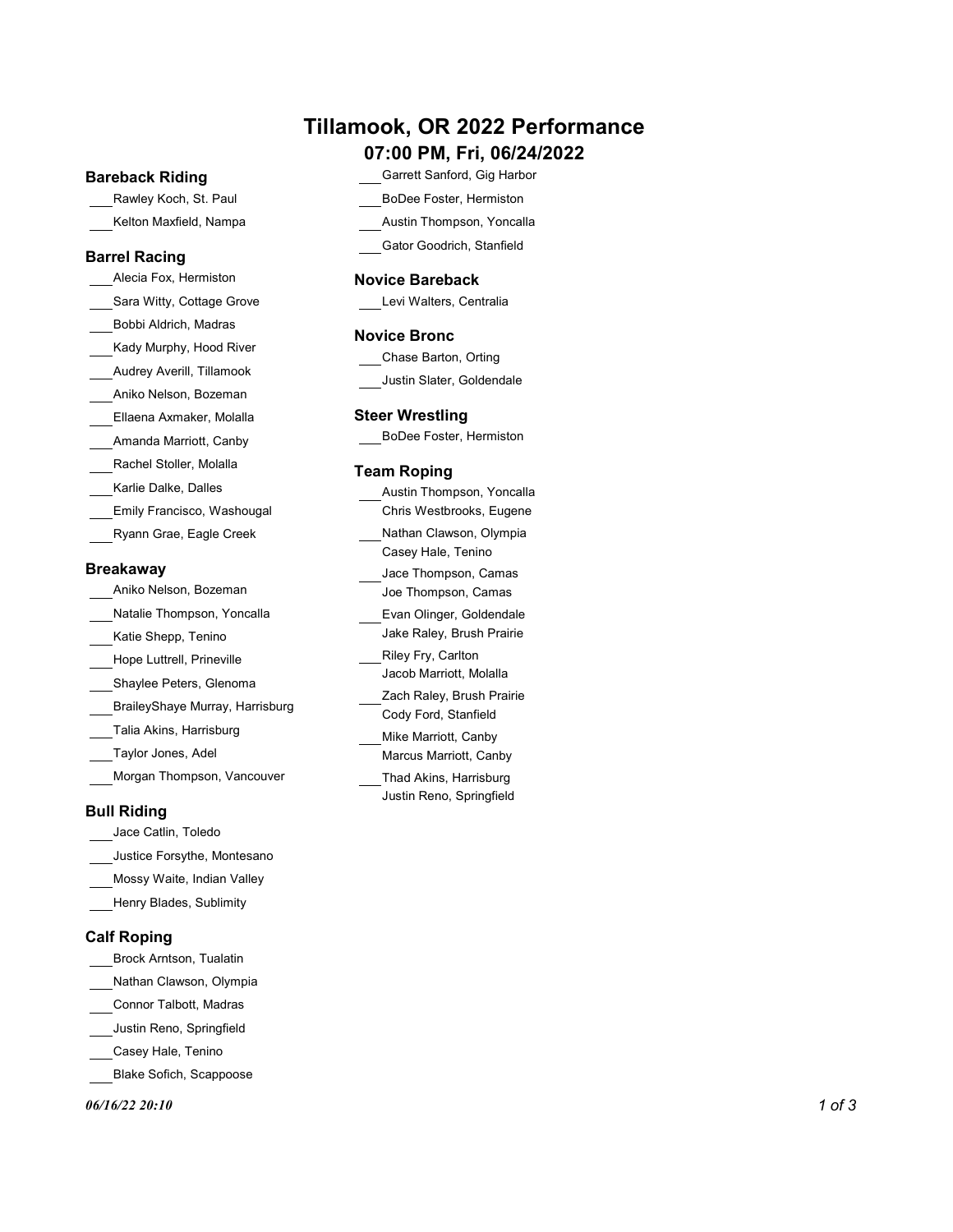# Tillamook, OR 2022 Slack 11:00 AM, Sat, 06/25/2022

### Barrel Racing

Janessa Long, Battle Ground

- Sage O'Loughlin, Yamhill
- Breonah Jones, Creswell
- Kallie Trask, Scappose
- Mackenzie Huggler, Roy
- McKenzie Mae Brown, Ridgefield
- Aysha Long, BattleGround
- Haylee Skipper, Astoria
- Kelsy Heller, Warren
- Morgan Jonienz, Eatonville
- Oshi Ward, Seaside

#### Breakaway

- Morgan Jonienz, Eatonville
- Tawny Felton, Cathlamet
- Morgan Maxwell, Eatonville
- Desiree Stover, Vernonia
- \_\_Sage O'Loughlin, Yamhill

# Calf Roping

Ricky Canton, Navasota

- Joe Hoffman, Chehalis
- Coleman Canton, Navasota
- Hayzen Hoffman, Chehalis